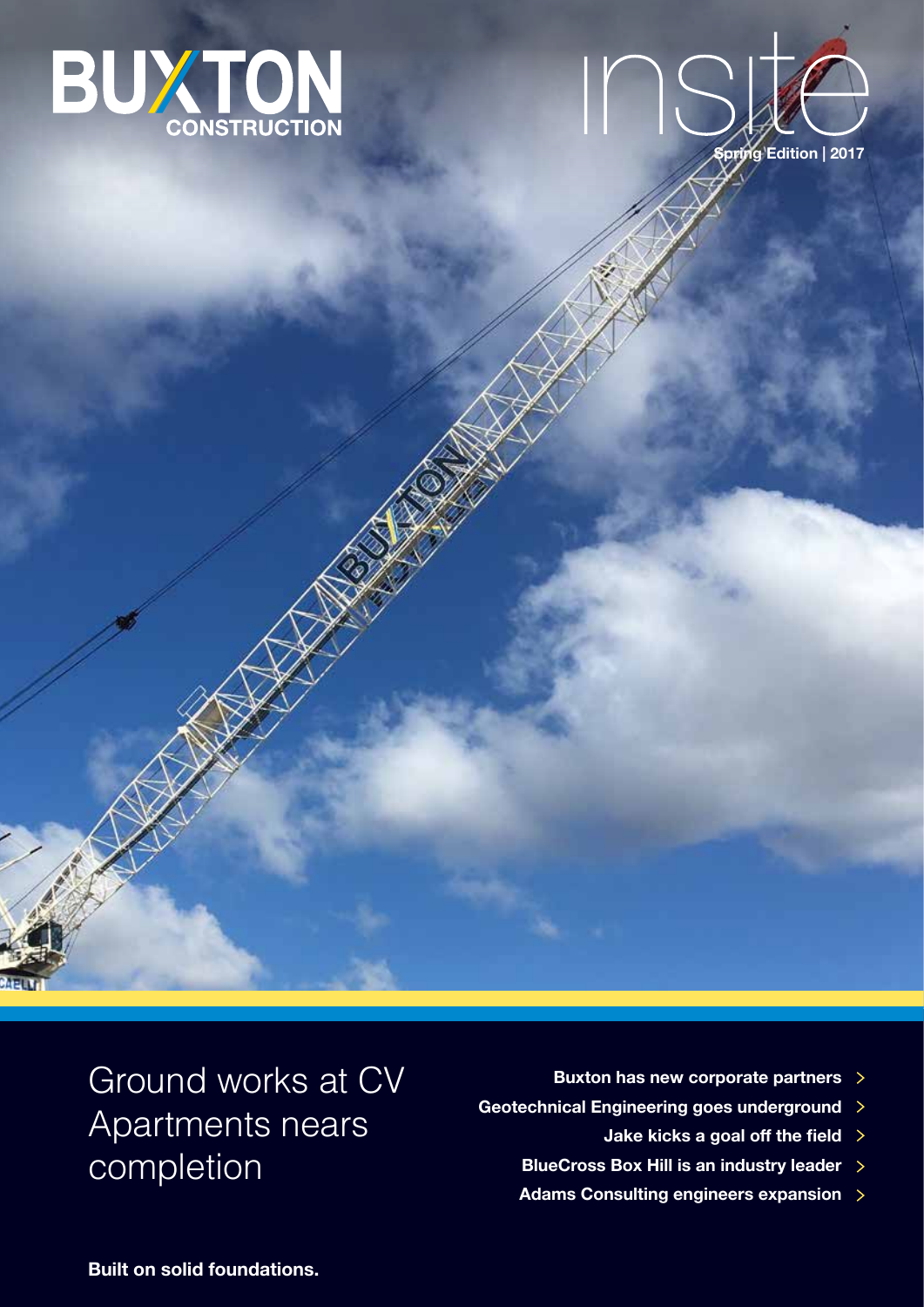### Welcome

Modern technology has provided us with many avenues through which to communicate with each other and I'd be the first to put my hand up and admit to using many of these regularly.

> With the mounting day-to-day pressures we all face in this era it can be easy to fall back on electronic communication to interact but I firmly believe one-on-one contact should never be undervalued.

> > Integrity and trust are integral elements of any type of business but none more than ours.

I've always believed in getting to know people as individuals, more importantly, away from the constraints of the work environment. Gaining insight into their role and the issues confronting them in their working lives goes a long way towards establishing open and frank dialogue.

Construction is, by nature, a transient industry with people coming and going all the time. There are benefits to be had from developing relationships with key personnel as well as those who've moved into new roles within companies and the up-and-comers who are destined to be the leaders of tomorrow.

I've always found it very reassuring knowing I have the type of relationships where I feel comfortable picking up the phone or calling into someone's office whether it's just for a routine review or informal discussion about a project, or something of a crucial nature that needs to be resolved.

Andrew Briggs, Managing Director

### Buxton has new corporate partners

NAB elevated Buxton Construction from its business banking team to corporate status following a comprehensive review of the company's executive and management structure, financial strength, bank guarantee requirements, balance sheet and demonstrated ability of on-site personnel to deliver quality projects.

"Buxton had outgrown our business banking team because of the magnitude, complexity and dollar value of the projects it is regularly winning. Our structure in corporate allows for higher capacity in a bank guarantee facility" said Nick Ward associate director NAB Corporate Victoria.

Inspections of current and completed projects convinced NAB Corporate of the quality of Buxton's work and provided a clear understanding of the company's standing within the construction industry.

"NAB regards Buxton as a tier two builder with capability for projects ranging from \$50 million to more than \$100

million. The imprimatur of corporate banking status with a major bank puts them in the frame for larger, more complex jobs."

Buxton directors and senior management – headed by managing director Andrew Briggs – made a presentation to senior NAB Corporate Banking personnel on the 29th June to strengthen the relationship between the parties and build its brand internally at the bank with the Corporate, Corporate Property and Construction Risk teams.

"Our relationship is a two-way street: we have a valued and respected corporate customer and in turn Buxton benefits from clients and prospective clients knowing they are a corporate client of NAB" Nick explains.

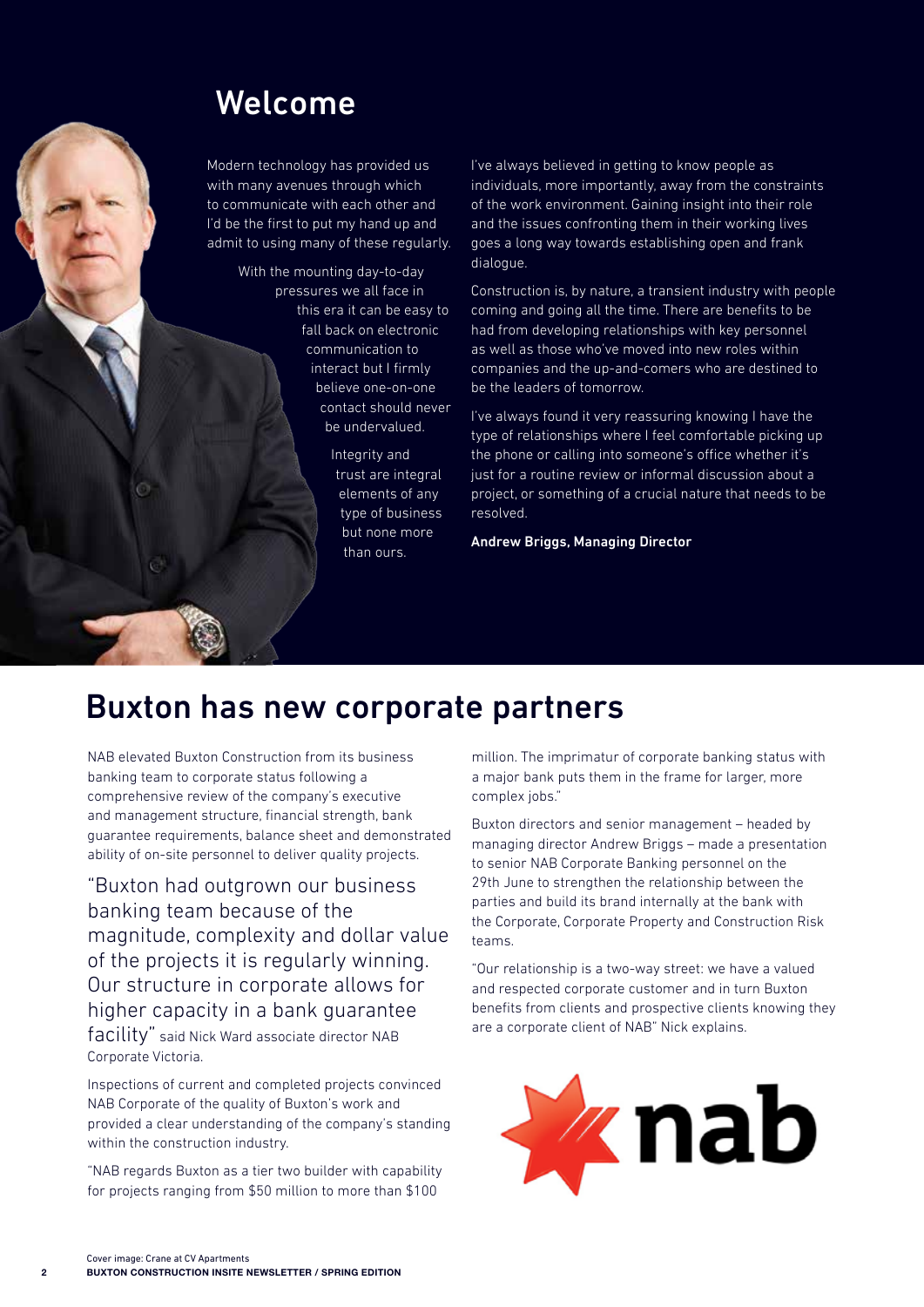# Geotechnical Engineering goes underground

Geotechnical Engineering, who has worked with Buxton on projects such as Sandy Hill Apartments, Bayside Masonic Centre and City of Yarra's Library and Community Hub, is well advanced with the completion of basement works at the CV site in East Hawthorn.

About 110,000 cubic metres – or 5,500 articulated tip-truck loads – of soil will be excavated from the site to complete the basement which extends to five levels – 15m at its deepest point.

Shotcrete panels with temporary ground anchors are built by Geotechnical Engineering between the soldier pile system forming the perimeter walls of the car park in the completed structure, as well as part of the building's overall load-bearing system.

"This is a common process employed world-wide for constructing basement walls because it is time efficient, safe and delivers a quality outcome embodying exceptional strength and durability," said Geotechnical Engineering general manager Nic Morgan.

Established in 1972, Geotechnical Engineering – part of the Geotech Group – is one of Australia's most diversified and skilled contracting businesses specialising in civil and rail infrastructure, and ground engineering with structural, mechanical and piping engineering, fabrication and installation capabilities.

The Geotech Group was recently acquired by Spanish company ACCIONA, a global leader in infrastructure and renewable energy but according to Nic Morgan it's business as usual.

"Geotechnical Engineering will continue to operate as it has for the past 45 years and maintain the strong relationships that have been developed with the Australian construction industry over the decades."

### Jake kicks a goal off the field

Working with Buxton Construction last year while he was off the AFL scene was a godsend for St Kilda footballer Jake Carlisle. "Working with the team at Buxton was an amazing opportunity which gave structure to my life simply because I had something to wake up to every morning."

"Life was hectic and at times a little stressful, but I was able to successfully combine my duties at Buxton with a training program to maintain my fitness in the absence of structured training," said Jake.

After learning the ropes from the on-site team, Jake was given responsibility for coordinating the completion of apartments at St Joseph's Mews prior to the handover. Project manager Glenn Stein said, "Jake took to his role like a duck to water and we were delighted with his enthusiasm, capacity to learn and commitment to this important task."

This year Jake is spending his weekly day off from duties at St Kilda Football Club working in Buxton's estimating division to further his knowledge of construction and provide him with a possible future career option.

Buxton managing director Andrew Briggs – a foundation member of the True Believers, a coterie group whose members are predominantly involved in the property and construction industries – said the company was delighted to have Jake on board.

"True Believers conducts regular information nights for St Kilda players and the group is passionate about providing players with an avenue for career development within the industry to prepare for life after football" Andrew explains.

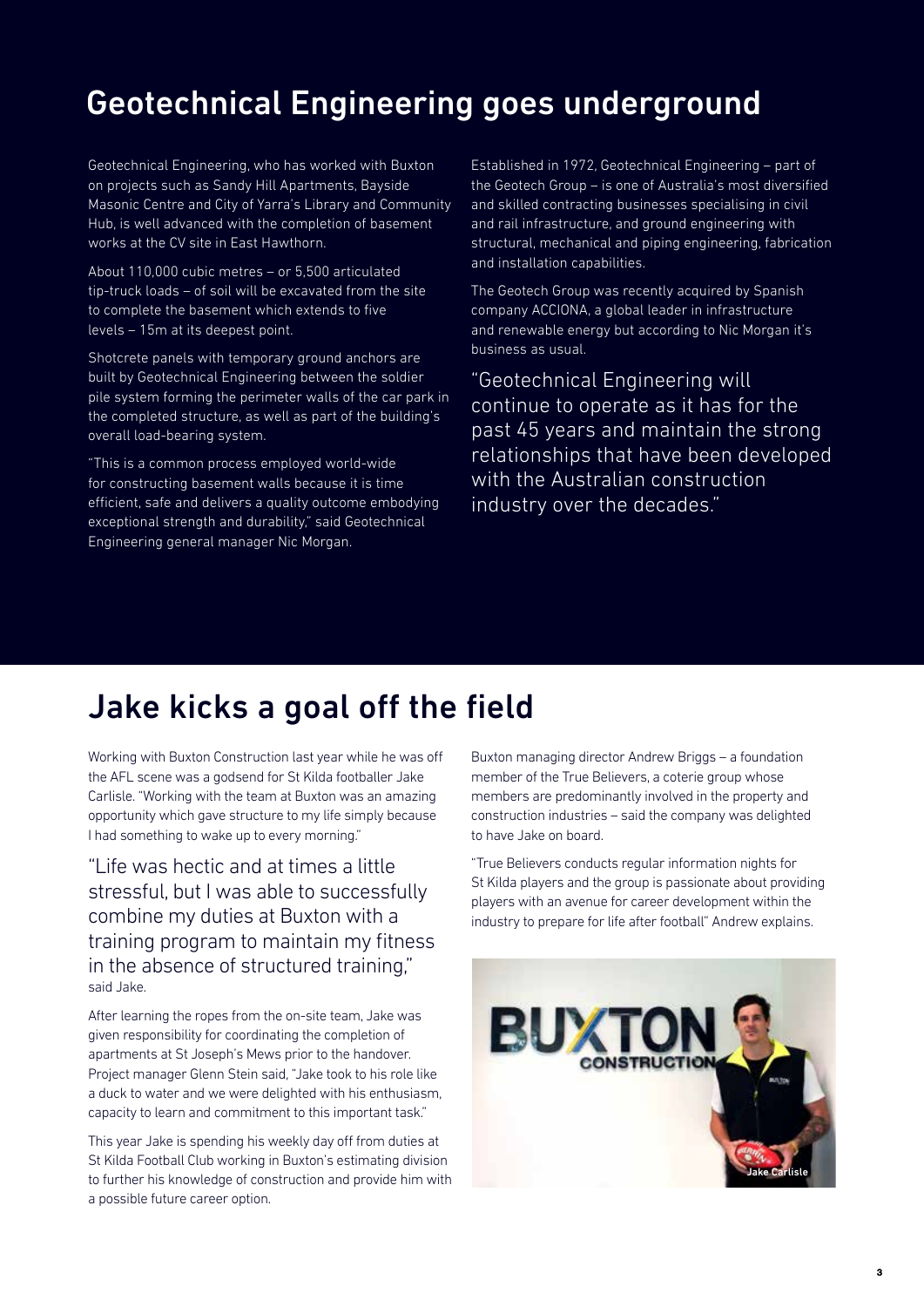### Ground work at CV Apartments nears completion

To the casual observer not a great deal of activity is evident at the site of Blueprint Projects' \$112 million CV Apartments in Camberwell Road, Hawthorn East but behind the perimeter hoarding is a hub of activity.

Buxton senior project manager David Seeley says excavation, retention system and ground work is nearing completion. "Given favourable weather conditions I expect the ground work to be finalised within the coming weeks allowing the structure to commence."

With its twin residential towers soaring 13 storeys over ground floor retail outlets – incorporating a gymnasium, cafes, restaurants and retail – as well as three levels of offices, CV Apartments will add an imposing dimension to the skyline of the Camberwell Junction precinct.

Designed by esteemed architect Elenberg Fraser with interiors by Hecker Guthrie, CV Apartments' cascading curved glass facade with high performance, doubleglazed windows reacts to the environmental conditions, creating a striking exterior appearance.

The 140 apartments and offices are serviced by nine express lifts from five levels of basement with secured car parking. There is also a swimming pool, spa, common dining room and cinema room on level 5 plus the convenience of video intercom and private lobby with concierge.

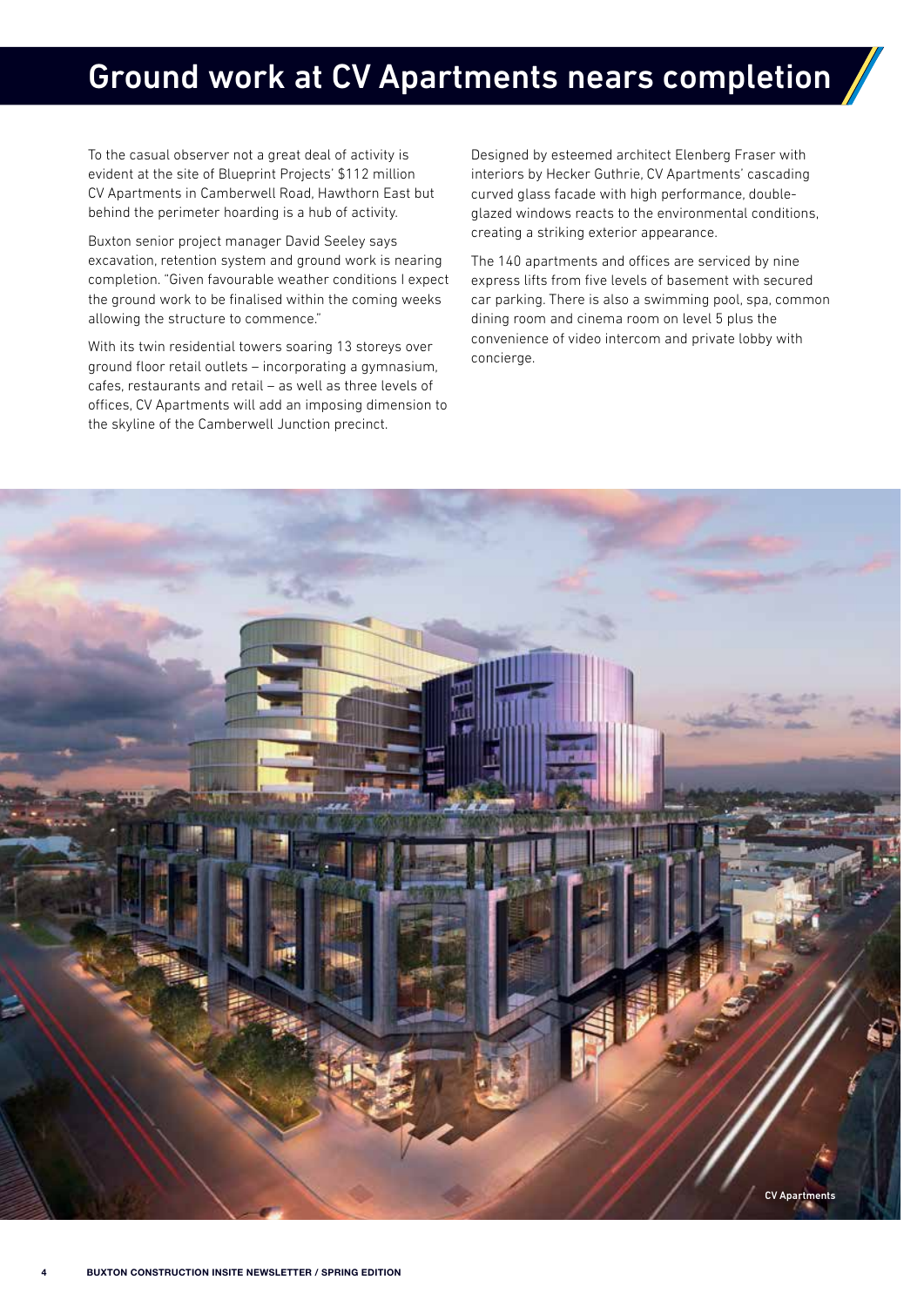



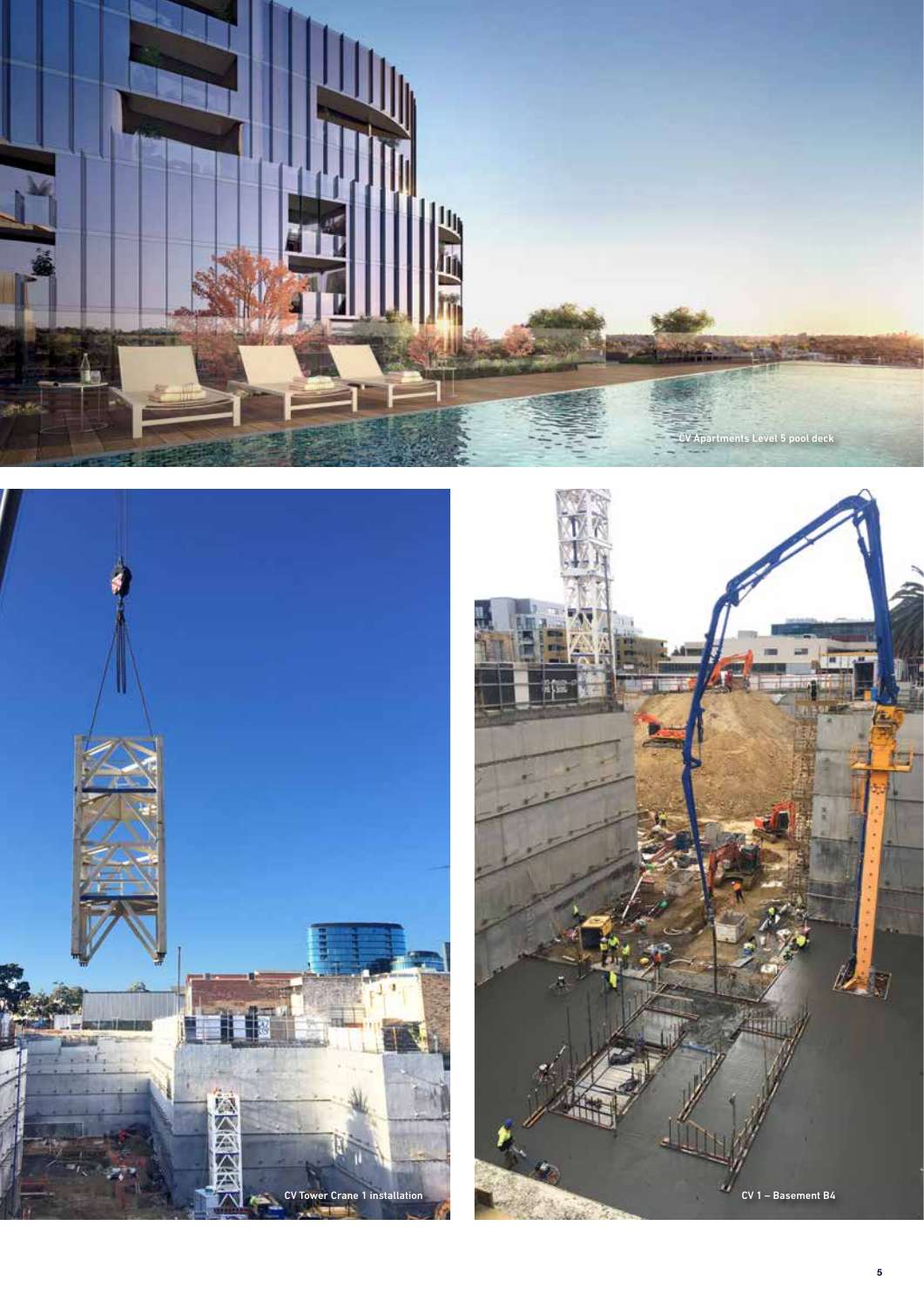## BlueCross Box Hill is an industry leader

The \$50 million BlueCross Box Hill project combines modern aged care with contemporary living. Comprising a basement and three levels, the residence features 220 beds, memory support wing with specialised facilities, cinema and community services.

Amenities include a lounge, dining and sitting rooms, activity areas, gymnasium, consultation and treatment rooms, cinema, library, hairdressing salon and internet café.

Conservatories, terraces and balconies set amid landscaped gardens provide tranquil outdoor recreational spaces from residents and their guests.

"The emphasis is on a domestic rather than an institutional environment with touches like participation kitchens where residents can prepare light meals and private dining rooms creating a homely feel,"

said BlueCross executive general manager property & infrastructure Robert Harris.

The commercial kitchen and laundry are housed in the basement along with car parking spaces, ambulance bay, maintenance workshop, plant and storage area, and back-up generator with capacity to power the entire building.

"I've known Buxton for a number of years and have always been impressed with the high standard of their work with aged care facilities so I'm confident they'll deliver a great outcome for us at BlueCross Box Hill," Robert added.

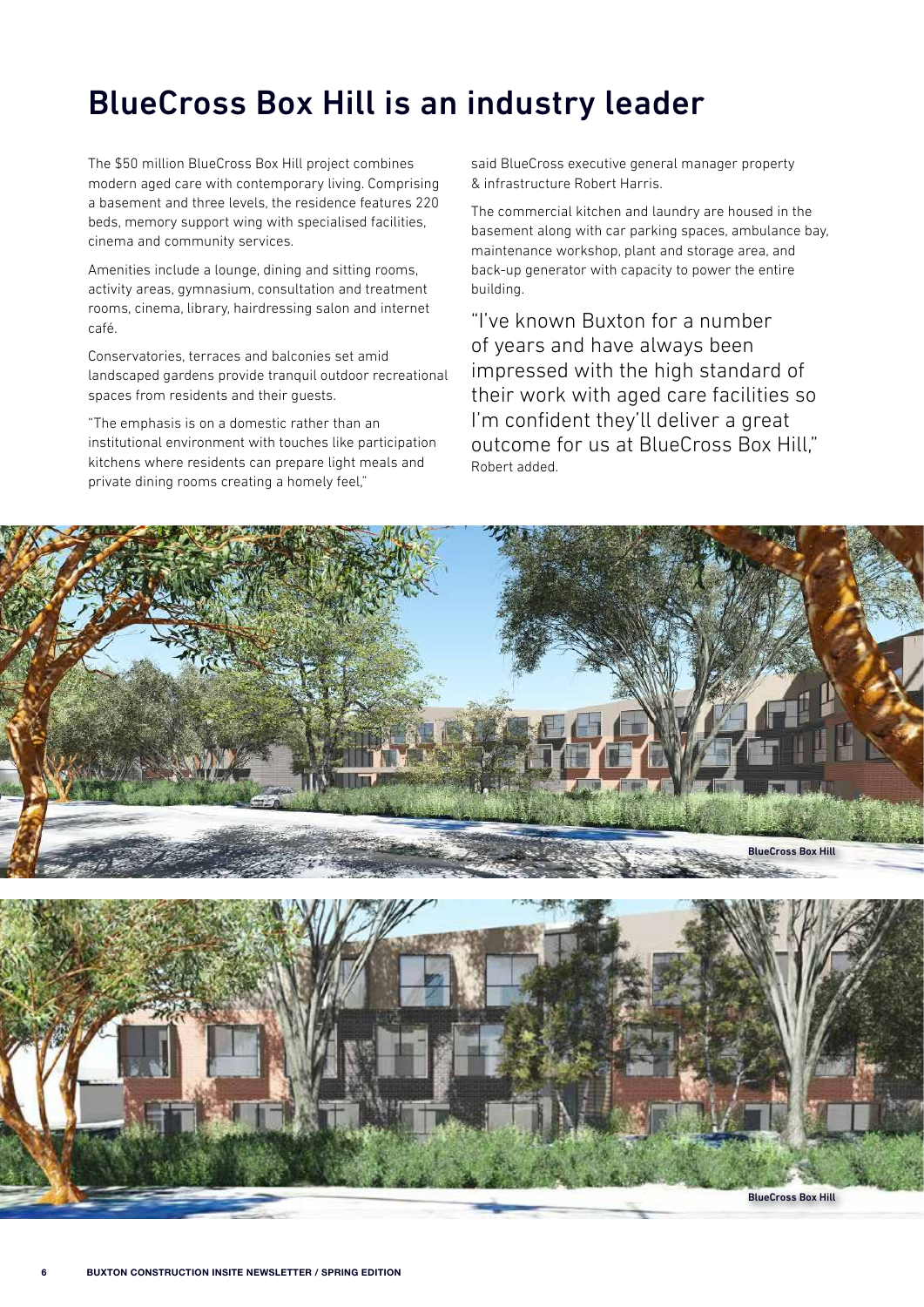### Adams Consulting engineers expansion

Adams Consulting Engineers – structural/civil consultant for CV Apartments in Hawthorn East – has worked with Buxton many times, more recently with Buxton and Blueprint Projects on the \$135 million Sandy Hill Precinct, a three-stage development in Bay Road Sandringham.

According to director Bruce Adams, the company has expanded exponentially in recent years, almost doubling its staff to 65 talented structural and civil designers.

"As part of our succession planning process we've recently promoted six senior staff to associate director level with equity in the company to ensure there's continuity and stability in executive ranks for years to come."

The company has also recruited seasoned senior industry professionals to complement its graduate and continuous development programs.

"This provides us with a vast reservoir of experience to tap into along with the enthusiasm of a team of highlycredentialed graduates," said Bruce.

The company, which recently attained ISO Quality Management Systems Certification has opened offices in Sydney and Geelong within the last 18 months.

Adams Consulting Engineers has a background in design and construction backed by a strong commitment to work with builders to achieve economical, buildable structural and civil designs.



"We've always enjoyed working with Buxton because of their cooperation, high standards and construction know-how, together with a shared objective to deliver the best possible outcome for the project and the client as well as adding value to the design team."

Bruce Adams, Adams Consulting